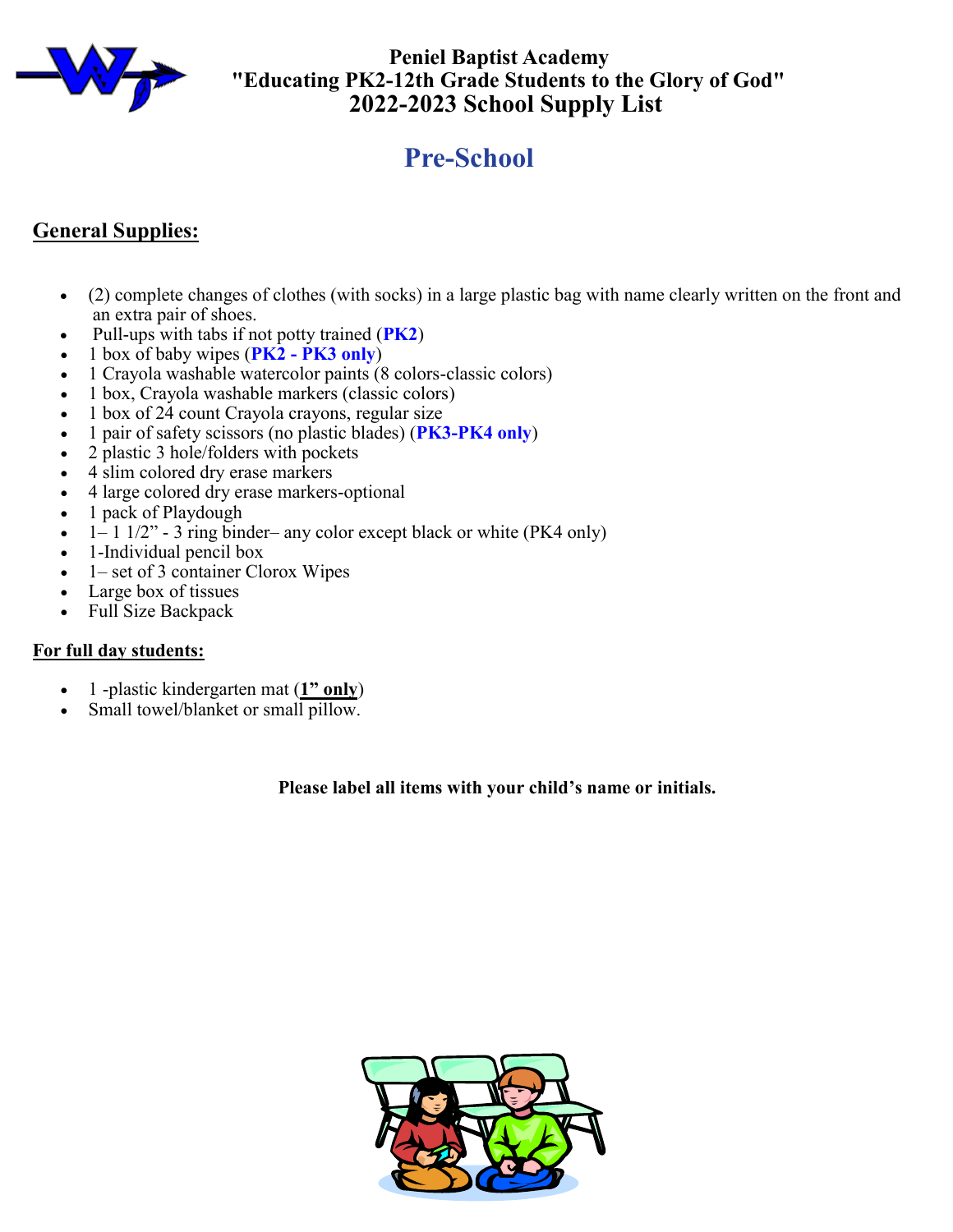

## **Peniel Baptist Academy "Educating PK2-12th Grade Students to the Glory of God"** **2022-2023 School Supply List**

## **Elementary School K-3rd Grade**

### **Kindergarten:**

- •1 Backpack-no rolling backpacks
- 1 small plastic supply box
- 1 large boxes of baby wipes
- 4-16 count Crayola crayons, classic colors
- 1 plastic folder with pockets and brads
- 5 packs of Ticonderoga pencils
- 2- 8 count large Crayola washable markers, classic colors
- 5 Elmer glue sticks
- 1-5x7 steno pad
- 1-1" Kindergarten Nap Mat
- 1 complete change of clothes (with socks) in a large zip lock bag with **name clearly written on the front**

## **1 st Grade:**

- NKJV Adventure Bible or NKJV (with name written on the inside and Large Print Bible ONLY)
- 1 Backpack-no rolling backpacks
- Scissors with round tip
- 4 packs of Ticonderoga pencils (pre-sharpened)
- 1-24 count Crayola crayons
- 2 8 count large Crayola washable markers, classic colors
- 5 Elmer glue sticks
- 1 Bottle of Elmer's glue
- 1- 12" ruler (inches and centimeters)
- 24 Count Cap Erasers
- 4 plastic folder with pockets and prongs
- 1 small plastic supply box
- 1 pack colored pencils
- 1 Large Box Baby Wipes

#### **Please place your students name on all items.**

## **2 nd Grade:**

- 1 Backpack-no rolling backpacks
- 1 large plastic supply box/bag
- 1 Bible (KJV, NKJV or Holeman Standard)
- 2-16 count Crayola crayons
- 24 count Ticonderoga #2 pencils
- 24 count cap erasers
- 1 small plastic supply box
- 2 packages, wide ruled, loose leaf paper
- 4 plastic folders with pockets
- 1- 8 pack Crayola colored markers, classic colors
- 2-Elmer's Glue stick
- 1-pair of children's scissors
- 2-dry erase markers

#### **Please place your students name on all items.**

## **3 rd Grade:**

- 1 Backpack-no rolling backpacks
- 1 steno pad
- 1 Bible (KJV, NKJV or Holman version)
- 5 packs of Ticonderoga pencils, no mechanical
- 1-Crayola 16 count colored pencils
- 1 Crayola 16 count crayons
- Highlighters (2 packs)
- 1– 8 ct. Crayola Washable Markers-classic colors
- 3 package of cap erasers
- 2 Elmer's Glue Stick
- 1 small plastic supply box
- 1- 12" ruler (inches and centimeters)
- Webster's Dictionary
- $1-1$   $1/2$ " 3 ringer binder with pockets
- 5 plastic pocket dividers
- 5 packs of wide ruled paper

#### **Please place your students name on all items.**

## **Art Class for K-3rdGrade**:

- 24 pk Crayola Crayons
- Wet wipes

## **Classroom Wish List:**

The items listed below have been removed from the individual student supply list but are still needed. If you are able to provide any of the items please turn them into the **front office**. Thank you

> Sharpies (black) Tissues Clorox wipes

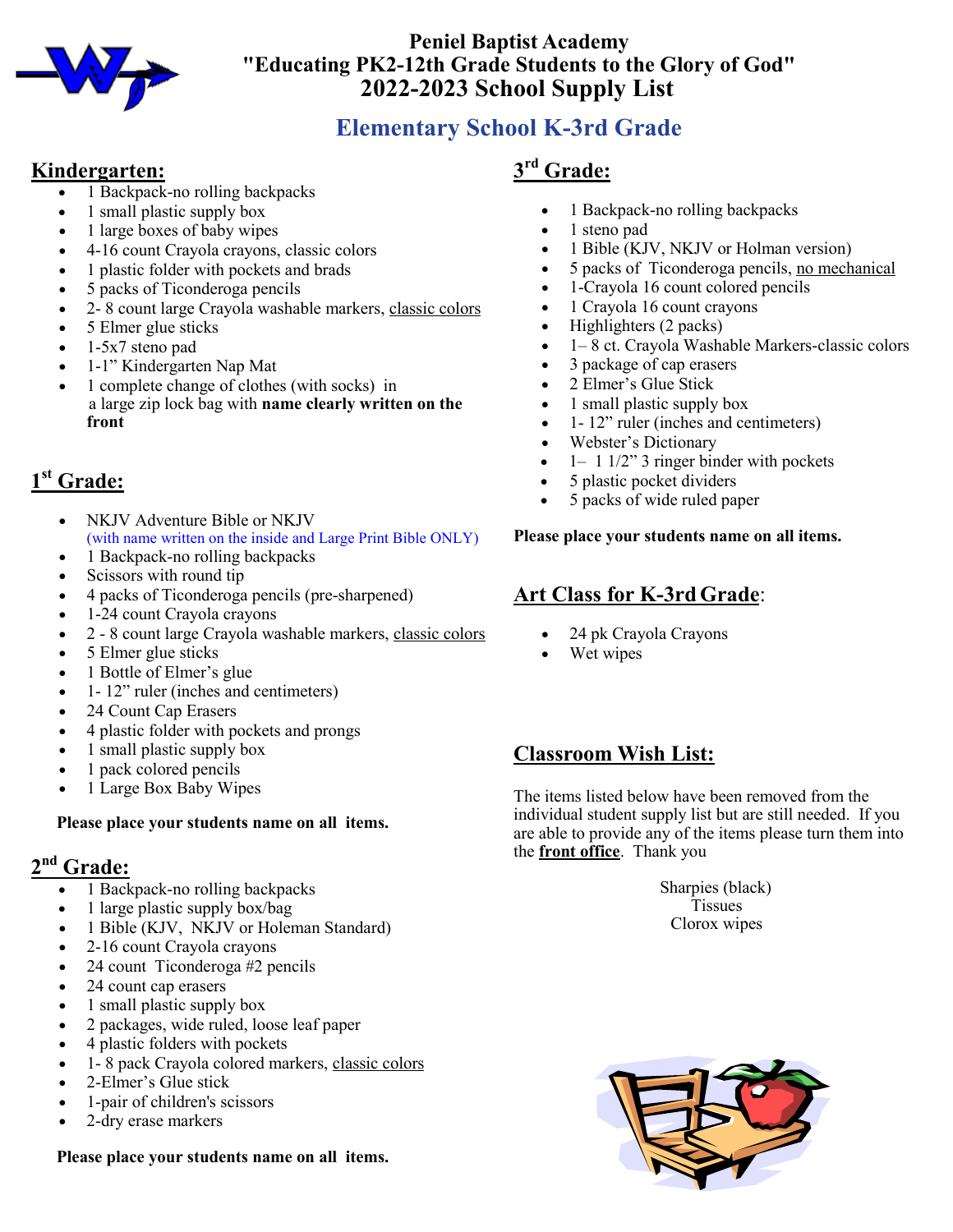

### **Peniel Baptist Academy "Educating PK2-12th Grade Students to the Glory of God"** **2022-2023 School Supply List**

## **Elementary School - 4th – 6th Grade**

## **4 th Grade:**

- 1 Backpack-no rolling backpacks
- 1 Bible (KJV, NKJV or Holman version)
- 1 Steno pad
- 1 small plastic supply box without lock
- Scissors
- 3 packs of Ticonderoga #2 pencils
- 2 packs 24 count cap erasers
- Black and/or blue pens, **erasable only**
- 1-24 count Crayola color pencils, classic colors only
- 1-1 1/2" binder w/pockets (front and back)
- 1 set of 5 divider tabs
- 2 Glue Sticks
- 1-12" ruler (inches and centimeters)
- 1 Composition notebook

#### **Please place your students name on all items.**

## **5 th Grade:**

- 1 Backpack-no rolling backpacks
- 1 Bible (KJV, NKJV or Holman version)
- 1 small plastic supply box
- Scissors
- 3 packs of #2 pencils,
- 24 count cap erasers
- 4 Pearl Erasers
- 1- 12" ruler (inches and centimeters)
- Black and/or blue pens, **erasable only (Frixon pens)**
- 1-24 count Crayola color pencils, classic colors only
- 2 Elmer glue sticks
- 1 pack 4x6 index cards
- 1- 1" binder with pockets
- 1 set of 5 plastic dividers with pockets
- 1 Composition Book

#### **Please place your students name on all items.**

#### **6th Grade:**

- 1 Backpack-no rolling backpacks
- 1 Bible (KJV, NKJV or Holman version)
- Black/blue pens (erasable only/Frixon pens)
- $#2$  pencils  $(3$  packs)
- 24 count Cap erasers
- 4-pearl erasers
- 2-Highlighters
- $\bullet$  1 1' binders
- 1 sets of 5 plastic dividers with pockets
- $\bullet$  1 –2 pks. Index cards
- Ruler (English and Metric system)
- Basic Calculator -
- 1-12 count Crayola colored pencils (Math)
- $1 24$  count Crayola colored pencils (Art class)
- 2 pocket—3 prong folder (Music Rotation)
- Protractor and Triangle Compass
- 1 pack-graphing paper
- 1 pack Notebook paper
- 1 set of clay (for science)
- 1 Bottle Elmer's Glue

**Please place your students name on all items.**

### **Art Class for 4th - 6th Grade**:

- Wet Wipes
- 1-12 pack Crayola Markers, thin or regular
- Sharpies (black)

## **Classroom Wish List:**

The items listed below have been removed from the individual student supply list but are still needed. If you are able to provide any of the items please turn them into the **front office.** Thank you

Tissues Clorox wipes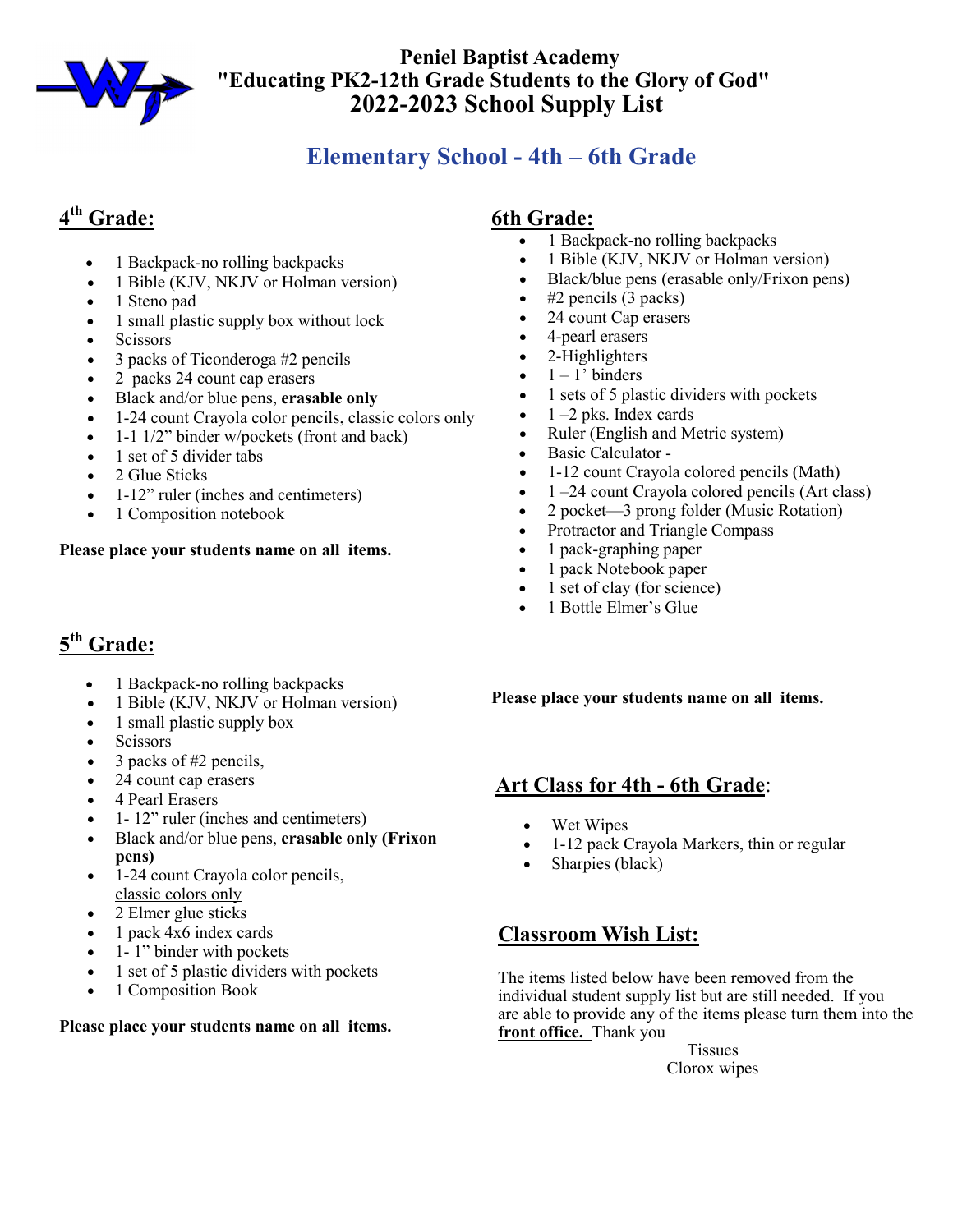

 **Peniel Baptist Academy "Educating PK2-12th Grade Students to the Glory of God" 2022-2023 School Supply List**

## **Middle School 7th-8th Grade**

## **7th Grade:**

- 1 Backpack-no rolling backpacks
- 1 Bible (KJV, NKJV or Holman version)
- Black/blue pens
- $\bullet$  #2 pencils
- Cap erasers
- Highlighters
- Notebook paper-college ruled, loose leaf
- $\bullet$  1 1 1/2"  $\overline{3}$ -ring binders
- $\bullet$  1 set of dividers for the binders (5 tab)
- 1-12 count Crayola colored pencils (History)
- 2 pks. Index cards
- Basic Calculator
- 2 packs (3"x 3") sticky notes (English Class)
- 9 x 12 spiral bound sketchbook (Art class)
- $\bullet$  1 24 count Crayola colored pencils (Art class)
- $\bullet$  1-12" ruler
- 1– set of ear buds

\*History/Science fair materials to be announced later.

#### **8th Grade:**

- 1 Backpack-no rolling backpacks
- 1 Bible (KJV, NKJV or Holman version)
- Black/blue pens
- #2 pencils
- Cap erasers
- Highlighters
- Notebook paper-college ruled, loose leaf
- $\bullet$  1 1 1/2"  $\overline{3}$ -ring binders
- 1 set of dividers for the binders (5 tab)
- 1-12 count colored pencils
- $\bullet$  1 –2 pks. Index cards
- 1 4 Function Calculator/basic calculator
- 2 packs (3" x 3") sticky notes (English Class)
- 9 x 12 spiral bound sketchbook (Art class)
- 1 –24 count Crayola colored pencils (Art class)
- 1-set of ear buds
- $\bullet$  1 12" ruler

\*History/Science fair materials to be announced later.



## **Classroom Wish List:**

The items listed below have been removed from the individual student supply list but are still needed. If you are able to provide any of the items please turn these into the **front office.** Thank you

> Tissues—2 or more boxes Clorox wipes